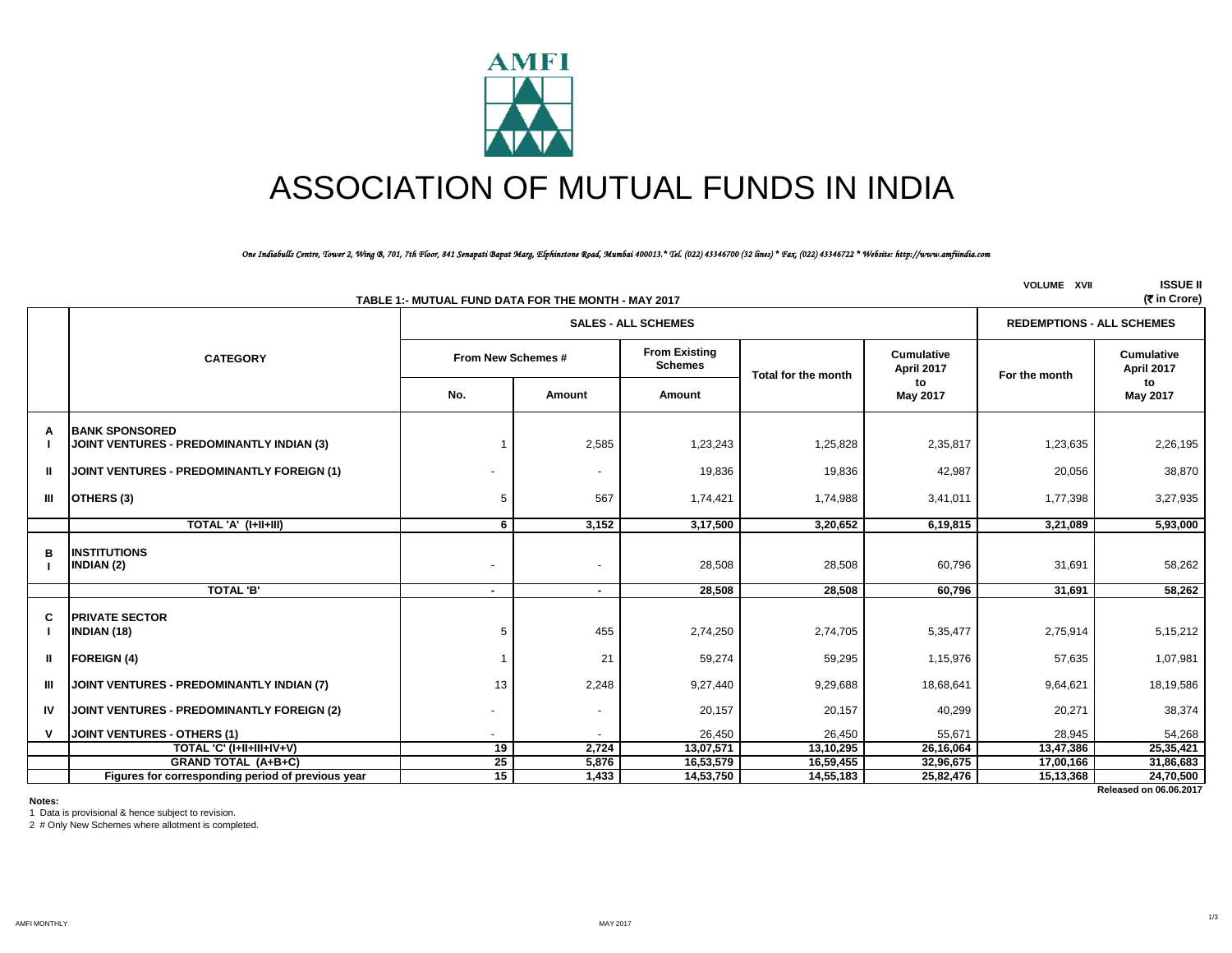| (₹ in Crore)<br>2.1 *NEW SCHEMES LAUNCHED (ALLOTMENT COMPLETED) |                          |          |                      |        |                      |        |                          |        |
|-----------------------------------------------------------------|--------------------------|----------|----------------------|--------|----------------------|--------|--------------------------|--------|
|                                                                 |                          | Open End | <b>Close End</b>     |        | <b>Interval Fund</b> |        | <b>TOTAL</b>             |        |
|                                                                 | <b>No.of Schemes</b>     | Amount   | <b>No.of Schemes</b> | Amount | <b>No.of Schemes</b> | Amount | <b>No.of Schemes</b>     | Amount |
| <b>INCOME</b>                                                   | $\overline{\phantom{a}}$ | ۰        | 19                   | 3,719  |                      |        | 19                       | 3,719  |
| <b>IINFRASTRUCTURE DEBT FUND</b>                                |                          |          |                      |        |                      |        |                          |        |
| <b>IEQUITY</b>                                                  |                          | 418      |                      | 1,739  |                      |        |                          | 2,157  |
| <b>BALANCED</b>                                                 |                          |          |                      |        |                      |        |                          |        |
| <b>LIQUID/MONEY MARKET</b>                                      |                          |          |                      |        |                      |        |                          |        |
| <b>IGILT</b>                                                    |                          |          |                      |        |                      |        |                          |        |
| <b>IELSS - EQUITY</b>                                           |                          |          |                      |        |                      |        |                          |        |
| <b>IGOLD ETF</b>                                                |                          |          |                      |        |                      |        |                          |        |
| <b>IOTHER ETFS</b>                                              |                          |          |                      |        |                      |        |                          |        |
| <b>FUND OF FUNDS INVESTING</b>                                  |                          |          |                      |        |                      |        | $\overline{\phantom{0}}$ |        |
| <b>OVERSEAS</b>                                                 |                          |          |                      |        |                      |        |                          |        |
| <b>TOTAL</b>                                                    |                          | 418      | 23                   | 5,458  | $\blacksquare$       |        | 25                       | 5,876  |

#### **2.1 \*NEW SCHEMES LAUNCHED (ALLOTMENT COMPLETED) TABLE 2:- SALES DURING THE MONTH OF MAY 2017 - TYPE AND CATEGORY WISE**

#### **\*NEW SCHEMES LAUNCHED :**

| <b>OPEN END EQUITY:</b>    | Mahindra Mutual Fund Badhat Yojana and Union Focussed Large Cap Fund                                                                                                                                                                                                                                                                                                                                                                                                                                                                                                                                                                                                            |
|----------------------------|---------------------------------------------------------------------------------------------------------------------------------------------------------------------------------------------------------------------------------------------------------------------------------------------------------------------------------------------------------------------------------------------------------------------------------------------------------------------------------------------------------------------------------------------------------------------------------------------------------------------------------------------------------------------------------|
| <b>ICLOSE END INCOME :</b> | DSP BlackRock FMP - Series 211 - 38M; Franklin India FMPs - Series 1-Plan B (1104 days); HDFC FMP 1166D May 2017 (1) Series 38; ICICI Prudential FMP Series 81 - 1101 days<br>Plan E, 1190 days Plan F, 1185 days Plan G, 1178 days Plan H and 1116 days Plan I, ICICI Prudential Capital Protection Oriented Fund-Series XII Plan A 1168 days; Kotak FMP<br>Series 203 and Series 204; Reliance Fixed Horizon Fund XXXIII Series 9, XXXIV Series 2 and Series 3; SBI Dual Advantage Fund - Series XXII; UTI Fixed Term Income Fund Series<br>XXVI - XII (1096 days), XIII (1124 days) and XIV (1105 days); UTI -Capital Protection Oriented Scheme - Series IX - I (1467 days) |
| <b>ICLOSE END EQUITY:</b>  | Axis Equity Advantage Fund - Series 1; ICICI Prudential Value Fund Series 13; Sundaram Value Fund Series VIII & Sundaram Select Micro Cap Series XV                                                                                                                                                                                                                                                                                                                                                                                                                                                                                                                             |

### **2.2 EXISTING SCHEMES**

|                                                   | Open End                 |                 |                          | <b>Close End</b> | <b>Interval Fund</b> |        | <b>TOTAL</b>         |           |
|---------------------------------------------------|--------------------------|-----------------|--------------------------|------------------|----------------------|--------|----------------------|-----------|
|                                                   | <b>No.of Schemes</b>     | Amount          | <b>No.of Schemes</b>     | Amount           | <b>No.of Schemes</b> | Amount | <b>No.of Schemes</b> | Amount    |
| <b>INCOME</b>                                     | 254                      | 66,745          | 1,082                    |                  | 60                   |        | 1,396                | 66,745    |
| <b>IINFRASTRUCTURE DEBT FUND</b>                  | $\overline{\phantom{a}}$ |                 |                          |                  |                      |        |                      |           |
| <b>EQUITY</b>                                     | 315                      | 20,713          | 106                      |                  |                      |        | 421                  | 20,713    |
| <b>BALANCED</b>                                   | 31                       | 9,119           | $\overline{\phantom{a}}$ |                  |                      |        | 31                   | 9,119     |
| <b>LIQUID/MONEY MARKET</b>                        | 51                       | 15,53,128       |                          |                  |                      |        | 51                   | 15,53,128 |
| <b>IGILT</b>                                      | 41                       | 425             |                          |                  |                      |        | -41                  | 425       |
| <b>IELSS - EQUITY</b>                             | 43                       | 1,113           | 21                       |                  |                      |        | 64                   | 1,113     |
| <b>IGOLD ETF</b>                                  | 12                       |                 |                          |                  |                      |        | 12                   | 10        |
| <b>OTHER ETFS</b>                                 | 51                       | 2,311           |                          |                  |                      |        | 51                   | 2,311     |
| <b>FUND OF FUNDS INVESTING</b><br><b>OVERSEAS</b> | 29                       | 15 <sub>1</sub> |                          |                  |                      | $\sim$ | 29                   | 15        |
| <b>TOTAL</b>                                      | 827                      | 16,53,579       | 1,217                    |                  | 60                   |        | 2104                 | 16,53,579 |

| <b>A.J. IVIAL UI ALL JUILINLJ</b> |                      |                 |                      |                  |                      |                      |                      |           |  |
|-----------------------------------|----------------------|-----------------|----------------------|------------------|----------------------|----------------------|----------------------|-----------|--|
|                                   |                      | Open End        |                      | <b>Close End</b> |                      | <b>Interval Fund</b> | <b>TOTAL</b>         |           |  |
|                                   | <b>No.of Schemes</b> | Amount          | <b>No.of Schemes</b> | Amount           | <b>No.of Schemes</b> | Amount               | <b>No.of Schemes</b> | Amount    |  |
| <b>INCOME</b>                     | 254                  | 66,745          | 1,101                | 3,719            | 60                   |                      | 1,415                | 70,464    |  |
| <b>INFRASTRUCTURE DEBT FUND</b>   |                      |                 |                      |                  |                      |                      |                      |           |  |
| <b>EQUITY</b>                     | 317                  | 21,131          | 110                  | 1,739            |                      |                      | 427                  | 22,870    |  |
| <b>BALANCED</b>                   | 31                   | 9.119           |                      |                  |                      |                      | 31                   | 9,119     |  |
| <b>ILIQUID/MONEY MARKET</b>       | 51                   | 15,53,128       |                      |                  |                      |                      | 51                   | 15,53,128 |  |
| <b>GILT</b>                       | 41                   | 425             |                      |                  |                      |                      | 41                   | 425       |  |
| <b>IELSS - EQUITY</b>             | 43                   | 1,113           | 21                   |                  |                      |                      | 64                   | 1,113     |  |
| <b>IGOLD ETF</b>                  | 12                   | 10 <sub>1</sub> |                      |                  |                      |                      | 12                   | 10        |  |
| <b>OTHER ETFS</b>                 | 51                   | 2.311           |                      |                  |                      |                      | 51                   | 2,311     |  |
| <b>IFUND OF FUNDS INVESTING</b>   | 29                   | 15              |                      |                  |                      |                      | 29                   | 15        |  |
| <b>OVERSEAS</b>                   |                      |                 |                      |                  |                      |                      |                      |           |  |
| <b>TOTAL</b>                      | 829                  | 16,53,997       | 1,240                | 5,458            | 60                   |                      | 2129                 | 16,59,455 |  |

# **2.3 TOTAL OF ALL SCHEMES**